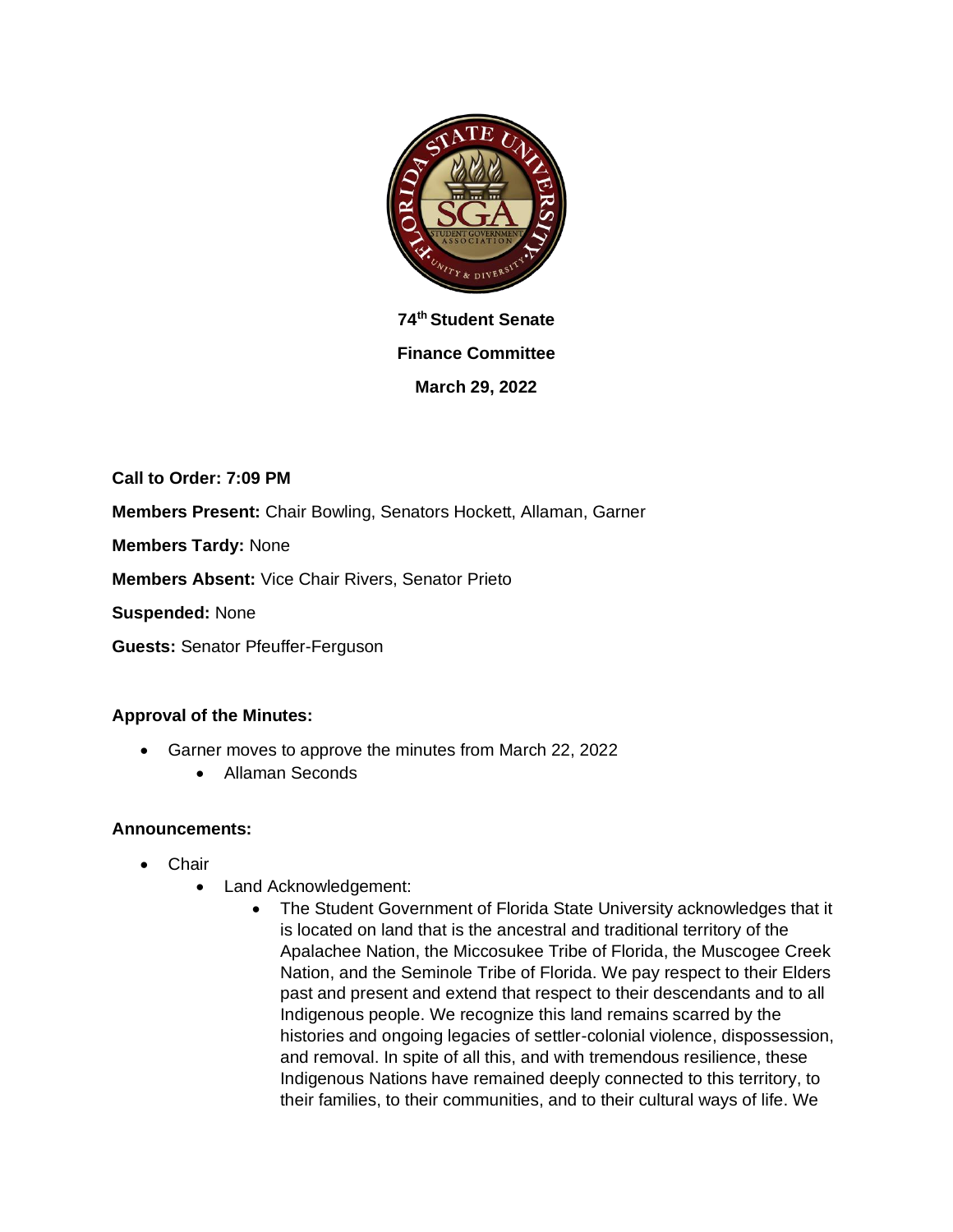recognize the ongoing relationships of care that these Indigenous Nations maintain with this land and extend our gratitude as we live and work as humble and respectful guests upon their territory. We encourage all to learn about and educate others on the contemporary work of the Indigenous Nations whose land we are on and to endeavor to support Indigenous sovereignty in all the ways that we can.

- Vice-Chair
	- None
- Members
	- None
- Guests
	- None

### **Committee Business:**

- **Consent Resolution 18** Sponsored by Chair Roy (P) Allocating funds to Friday Night Live
- **Bill 30-** Sponsored by Chair Gonzalez and Senator Wang (P) Restriction of Future Funding to RSOs
- Resolutions
	- **Consent Resolution 18** Sponsored by Chair Roy (P)
		- Opening Statement:
			- Chair Roy: We heard 3 organizations, 2 were tabled. The ask was \$374 after deliberation in PAC. The funding for food was for Friday Night Live. 100 people are expected to show up at the event.
			- Chair Roy yields with 2:43 remaining.
		- Technical Non-Debatable Questions:
			- **Garner motions to enter round table**
				- o **Allaman seconds**
		- Round-Table Discussion:
			- Chair Bowling: Who is the food vendor
			- Chair Roy: Publix
			- **Garner moves to call to question**

#### o **Allaman seconds**

- Closing Statement:
	- Chair Roy: Yields
	- Vote
		- Yes: [4] Allaman, Garner, Hockett, Hunter
		- No: [0]
		- Abstain: [0]
- **RESULT: CONSENT RESOLUTION 18 Passes to Senate Floor**
- Bills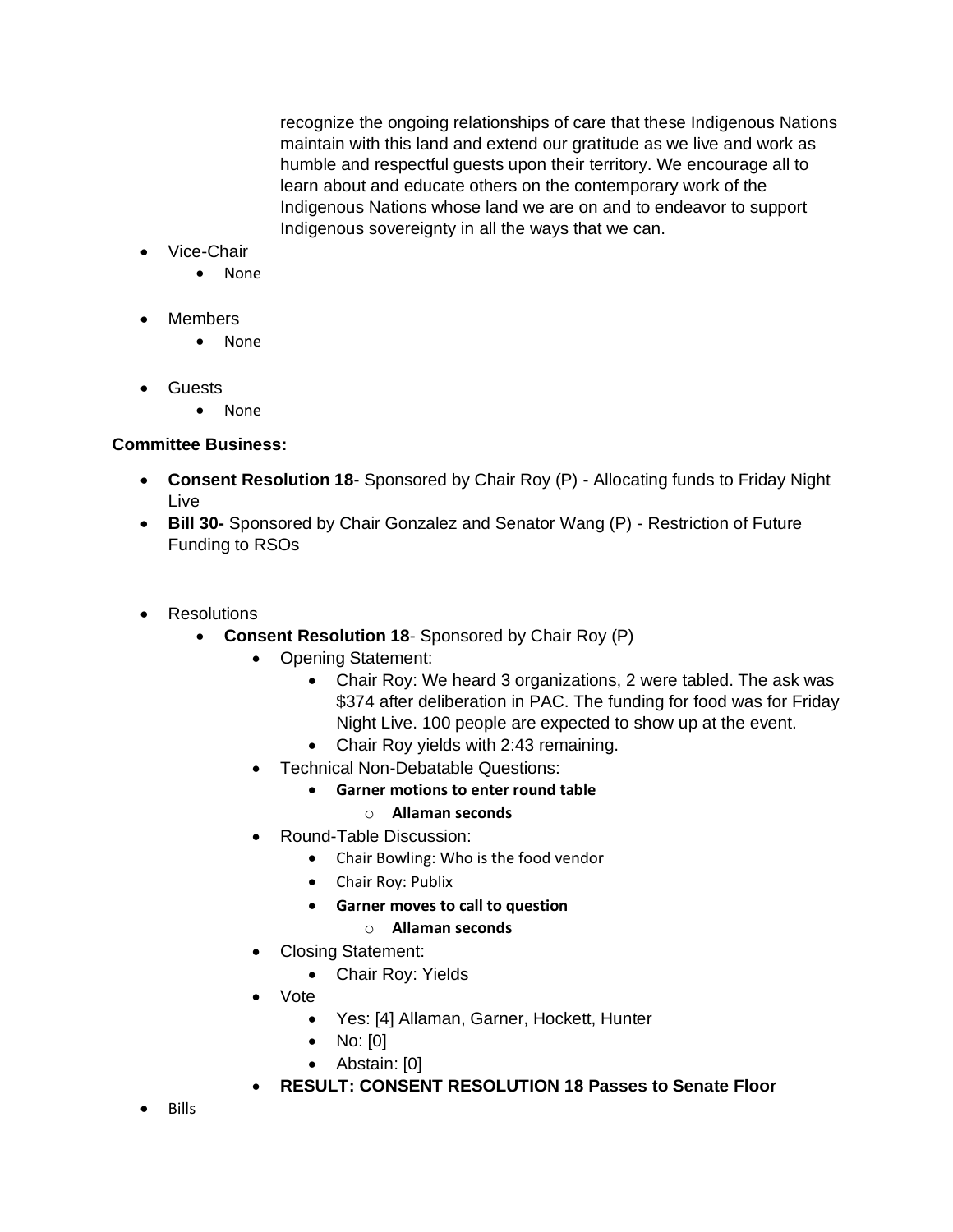- o **Bill 30** Sponsored by Wang and Gonzalez (P)
	- Opening statement: Same discussion as the Bill that was priorly vetoed. We saw this bill in senate before it came back here.
	- Yields: 3:26
- o Technical non-debatable:
	- Chair Bowling: Any more bills that passed
	- Chair Gonzalez: No
		- **Motion to enter roundtable: Garner**
		- **Second: Allaman**
- o Round-Table Discussion:
	- **Motion for non-committee member to speak (Senator Pfeuffer-Ferguson): Garner**
	- **Second: Allaman**
	- Pfeuffer-Ferguson: Have you been able to talk to the student body president?
	- Chair Gonzalez: No response, so I will follow-up with office hours meeting before Senate Meeting
	- Pfeuffer-Ferguson: Passing of this bill is polarizing and non-productive and makes it feel like it makes others feel unwelcomed
	- Garner: Can the bill single out individuals rather than the RSO in an effort to thwart the premise of bad people in the RSO instead of a bad RSO?
	- Chair Gonzalez: It would be difficult in the case that some members are a part of the Executive Board progressively but if a solution could be found, then sponsor would find it friendly.
	- Garner: Suspension of entire Executive Board could allow for actors to be held accountable in time for the RSO or senate to decide proper action.
	- Chair Bowling: If Fiscal year is ending in a week could sanction only last for a week?
	- Chair Gonzalez: Issue with amendment lies here
		- **Motion to amend Bill 30: Garner**
		- **Seconded: Hockett**
		- **Sponsor found amendment friendly**
		- **Motion to call to question: Garner**
		- **Seconded: Hockett**
- $\circ$  Closing Statement: Thank you to finance and the support that comes with the hearing of the bill.
	- Vote
		- Yes: [3] Allaman, Garner, Hockett
		- No: [0]
		- Abstain: [1] Hunter
	- **RESULT: Bill 30 Passes to Senate Floor**

**Final Announcements:**